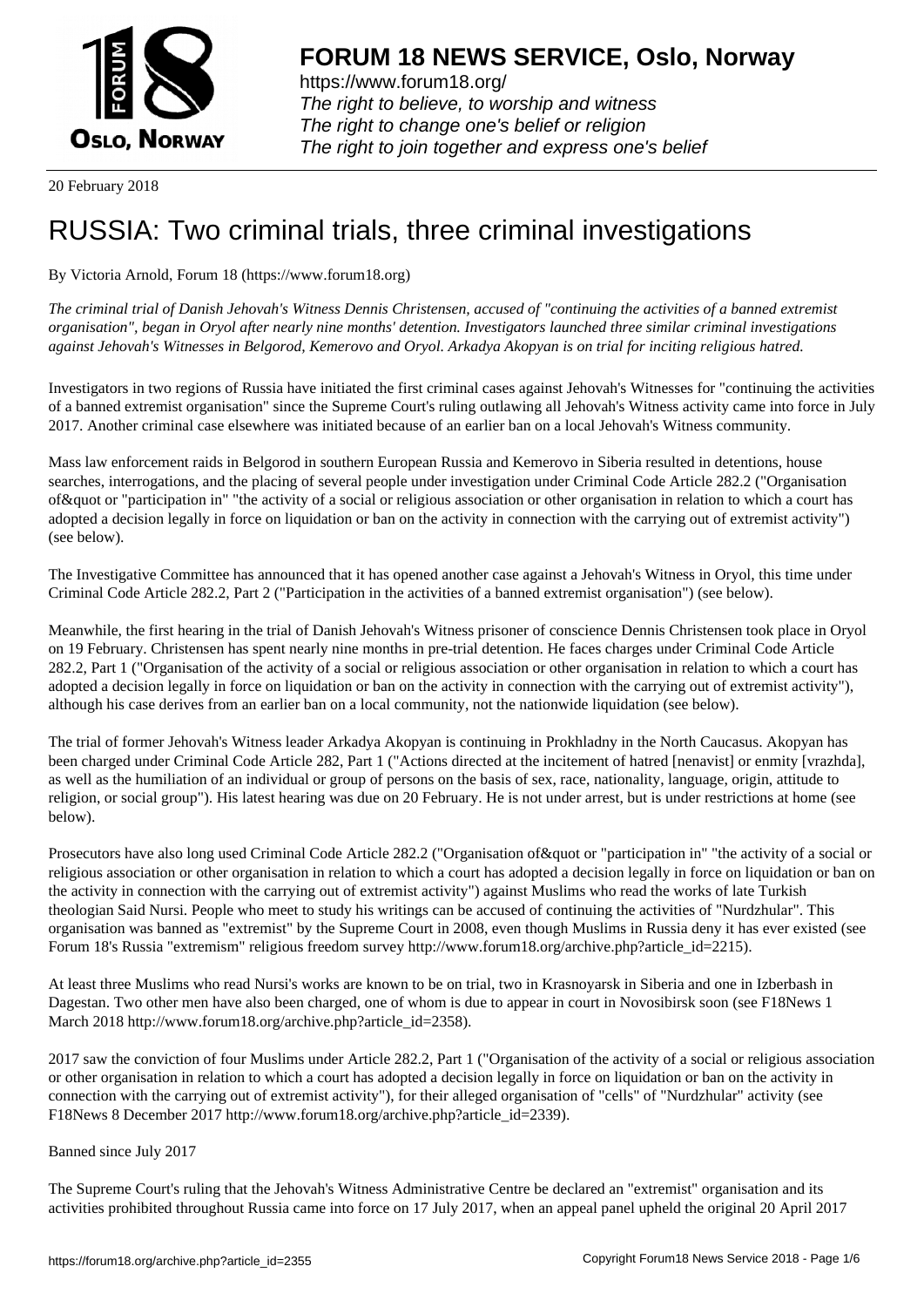The Jehovah's Witness Administrative Centre and all 395 local communities were added to the Justice Ministry's list of banned "extremist" organisations, alongside violent far-right and Islamist groups. They are also included on the Federal Financial Monitoring Service (Rosfinmonitoring) list of "terrorists and extremists" whose assets banks are obliged to freeze (though in the case of Jehovah's Witness organisations, the state has already seized their assets).

Jehovah's Witnesses are in a unique position in Russia as the only centralised religious organisation with a nationwide presence which has been ruled "extremist" and liquidated, thus losing its legal personality and forfeiting its property (see F18News 19 December 2017 http://www.forum18.org/archive.php?article\_id=2344).

### Punishments

Amendments to the Criminal Code in July 2016 introduced harsher penalties for "extremism"-related offences (see Forum 18's "extremism" Russia religious freedom survey http://www.forum18.org/Archive.php?article\_id=2215.). If convicted, the Jehovah's Witnesses in Belgorod and Kemerovo, as well as Christensen in Oryol, could be sentenced to the following under Criminal Code Article 282.2 ("Organisation of & quot or "participation in" "the activity of a social or religious association or other organisation in relation to which a court has adopted a decision legally in force on liquidation or ban on the activity in connection with the carrying out of extremist activity"):

Part 1 – a fine of 400,000 to 800,000 Roubles (or two to four years' salary); or six to ten years' imprisonment followed by restrictions on pursuing certain jobs and activities for up to ten years and restrictions on freedom for one to two years;

Part 2 – a fine of 300,000 to 600,000 Roubles (or two to three years' salary); compulsory labour for one to four years with possible restrictions on pursuing certain jobs and activities for two to six years; or two to six years' imprisonment followed by restrictions on pursuing certain jobs and activities for up to five years or restrictions on freedom for up to a year.

For any defendant whose alleged offence took place before 20 July 2016 (such as the two Muslims on trial in Krasnoyarsk), earlier provisions remain in place.

## Belgorod: Detentions, criminal investigations

Two Jehovah's Witnesses in Belgorod – Anatoly Shalyapin and Sergey Voykov – are under investigation for alleged offences under Criminal Code Article 282.2, Part 2 ("Participation in the activity of a social or religious association or other organisation in relation to which a court has adopted a decision legally in force on liquidation or ban on the activity in connection with the carrying out of extremist activity"). After their arrest on the evening of 7 February, the men were held for 48 hours while police determined whether to keep them in custody or place them under lesser restrictive measures. After their release, police investigators placed both men under travel restrictions.

Police released other Jehovah's Witnesses detained at the same time after taking their passport details and fingerprints, although this process appears to have continued through the night, as the last detainee was allowed to leave only the following morning, Jehovah's Witnesses stated on 9 February.

Police issued the Jehovah's Witnesses with summons to return for questioning – it remains unclear whether further cases will be initiated, in addition to the one against Shalyapin and Voykov.

Those detained included a group of deaf people who had been meeting socially, Jehovah's Witnesses report.

Police carried out simultaneous raids on 16 homes in the city on 7 February, accompanied by armed officers of the Special Rapid Reaction Unit (SOBR) of the National Guard. SOBR exists to combat organised crime and terrorism.

In some cases, officers "threw people to the floor" or put them up against the wall, Jehovah's Witnesses stated. Jehovah's Witnesses described officers' behaviour during the subsequent searches as "rough" and "offensive". Police seized Bibles, electronic devices, passports, money, "and even photographs hanging on the wall".

According to Jehovah's Witnesses, during the interrogations which began on 8 February, investigators asked the Jehovah's Witnesses such questions as "Do you really believe that at the Last Judgment everyone will die and you will survive?" and "How do you feel about President Putin?"

Police conducted four further searches in homes and a garage on 13 and 14 February, Jehovah's Witnesses told Forum 18.

Twelve investigators of the police Investigative Department have been assigned to the case. Asked about the case on 15 February, a police spokeswoman directed Forum 18 to Aleksei Goncharuk, head of the information and public relations department. He told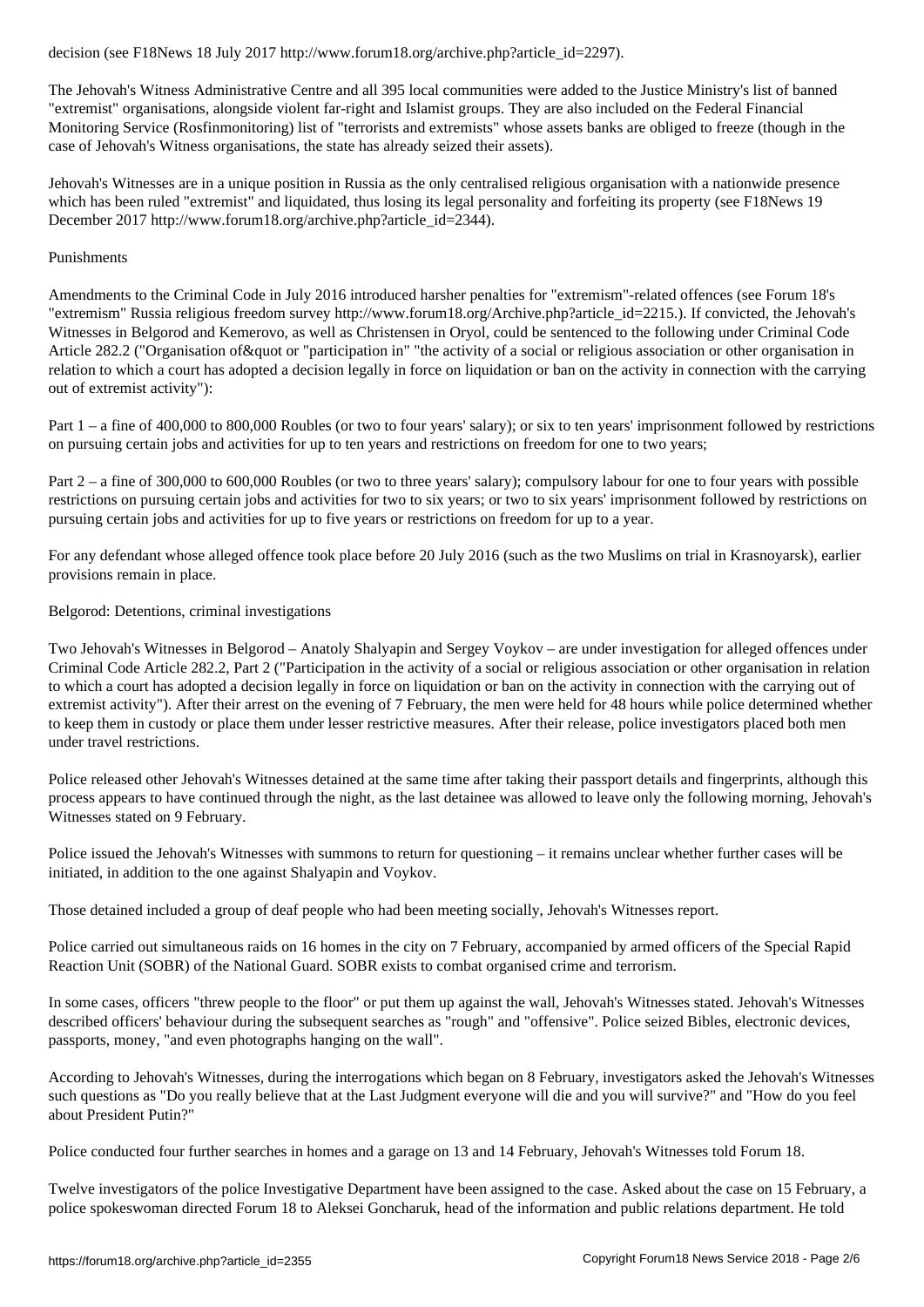of the Belgorod working day on 19 February. Forum 18 is yet to receive a response.

Neither Shalyapin nor Volkov yet appears on the Federal Financial Monitoring Service (Rosfinmonitoring) list of "terrorists and extremists", whose assets banks are obliged to freeze. According to Federal Tax Service records, neither was a founding member of the former Belgorod community of Jehovah's Witnesses.

The local Jehovah's Witness religious organisation in Belgorod was ruled extremist and ordered liquidated by Belgorod Regional Court in February 2016 – the community's activities officially ceased on 8 August 2016, according to Federal Tax Service records. None of its former members was prosecuted, however, before the Supreme Court's nationwide ban came into force.

Kemerovo: Raids, criminal investigations

In Kemerovo, law enforcement agents raided 12 homes of Jehovah's Witnesses on the evening of 23 January. In some cases, according to Jehovah's Witnesses, armed and masked riot police forced their way inside and made people stand against the wall or lie face-down on the floor. The Investigative Committee of Kemerovo Region led the operation, supported by the police and SOBR. At least ten officers appeared to have been assigned to search each household.

Officers denied the Jehovah's Witnesses' requests to make phone calls or summon a lawyer, Jehovah's Witnesses stated one 9 February. Senior anti-extremism police officer Stanislav Shlagov allegedly responded to one such request by saying "We are not in America". Those whose homes were searched included elderly people, who were "in shock" and whose chronic health problems have been exacerbated by the experience.

Investigators confiscated phones, tablets, computers and computer drives, and personal belongings.

The raids were approved by Kemerovo's Central District Court. According to Investigative Committee Colonel Oksana Rybalkina's request to the court, seen by the Jehovah's Witnesses, 14 people are suspected of "continuing the activities" of Jehovah's Witnesses.

The Investigative Committee opened a case under Criminal Code Article 282.2, Part 2 ("Participation in the activity of a social or religious association or other organisation in relation to which a court has adopted a decision legally in force on liquidation or ban on the activity in connection with the carrying out of extremist activity"), on 19 January, although it remains unclear how many people are now under investigation.

Jehovah's Witnesses have submitted 11 appeals to Kemerovo Regional Court against Central District Court's granting of permission for the house searches.

The Kemerovo Investigative Committee issued a statement on 1 February, claiming that the group "met regularly .. professed and disseminated their beliefs, including [through] preaching in public places and on residential premises, promoted the activity of a banned organisation, distributed associated literature .. and collected money for the carrying out of further illegal activity".

The books and sermons seized in the raids allegedly contained "statements that humiliate human dignity on the basis of attitude to religion, elements of propaganda of the exclusivity of one religion over another", it also claimed.

Investigators are checking whether the confiscated literature is on the Federal List of Extremist Materials, the statement adds. They will also initiate "expert analyses" "which will determine the roles of the members of the prohibited association".

When Forum 18 asked the Investigative Committee's Kemerovo Region branch exactly how many people are under criminal investigation, whether any of them are in detention or under house arrest, and why they were considered so dangerous that armed force was deemed necessary, spokeswoman Nadezhda Ananyeva directed Forum 18 to the Committee's federal-level office in Moscow.

Forum 18 submitted the same questions to the Moscow press office on 15 February, but has received no response by the end of the Moscow working day on 20 February.

Jehovah's Witnesses insist that they retain the right to practise their faith, despite the liquidation of the Administrative Centre and the prohibition on its activities.

The Supreme Court decision "prohibits citizens from acting on behalf of the legal entity, making deals, for example, transporting literature across the border on behalf of the religious organisation, [or] concluding rental contracts for premises where believers meet", Jehovah's Witness spokesperson Yaroslav Sivulsky told Open Russia's mbk.media news website on 11 February, "but it does not prohibit them from gathering on any premises, from praying, or from talking about various topics".

Sivulsky added: "According to the Constitution, nobody can forbid citizens from visiting each other and praying to God, they cannot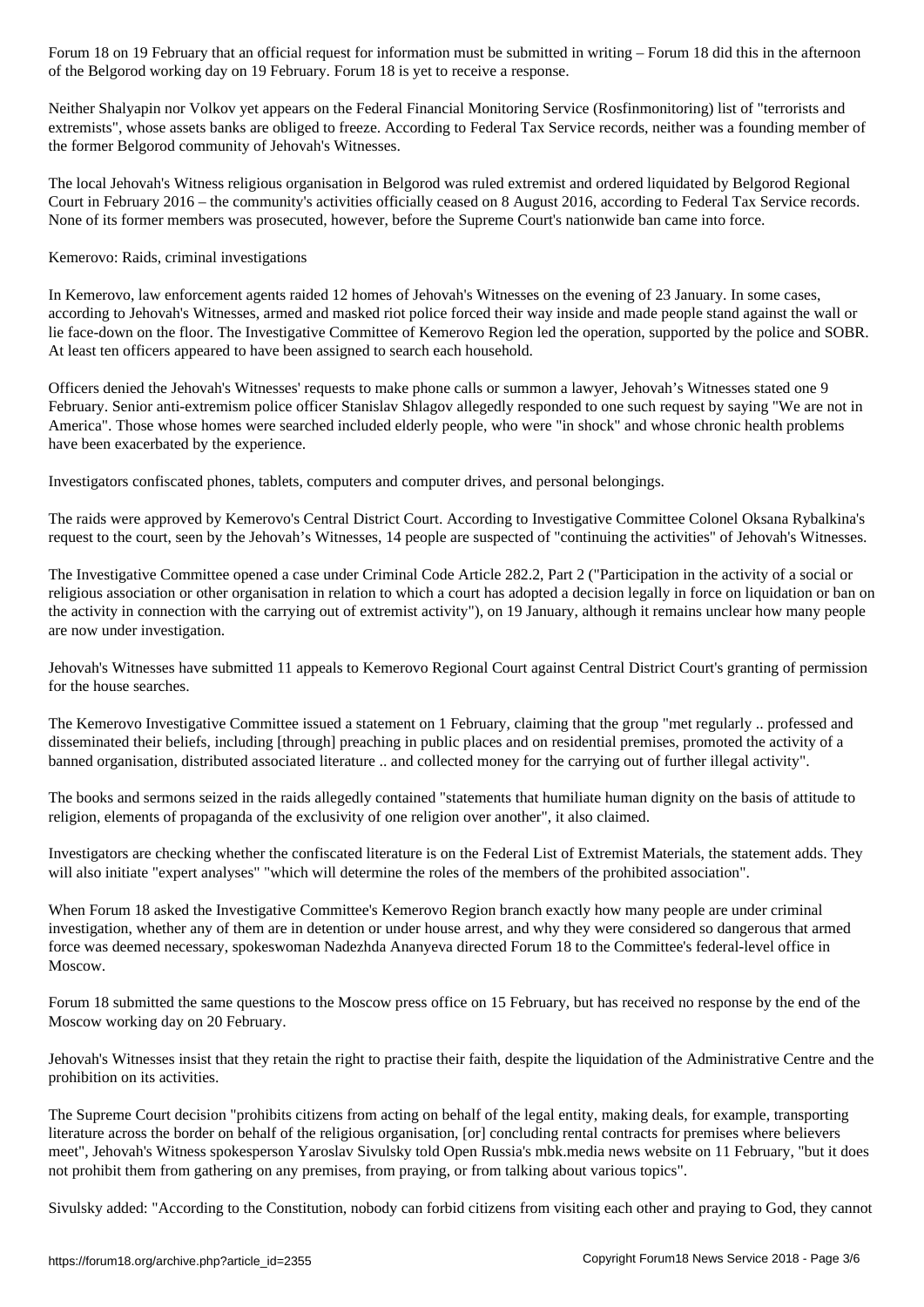#### detained them and took them away for interrogation, although the believers were acting within the law".

#### Prokhladny: Trial continues

The trial of seventy-year-old Jehovah's Witness elder Arkadya Akopovich Akopyan is continuing at Prokhladny District Court in the Republic of Kabardino-Balkariya. He has undergone four hearings before Judge Oleg Golovashko so far in 2018, according to court records, with the latest on 20 February. His case is not directly related to the nationwide ban on Jehovah's Witnesses.

Akopyan stands accused of giving sermons which "degraded the dignity" of Orthodox and Muslim clergy. He is also accused of condoning Pussy Riot's demonstration in the Cathedral of Christ the Saviour in Moscow in 2012 (see F18News 15 October 2012 http://www.forum18.org/archive.php?article\_id=1754). Prosecutors also claim that he distributed banned "extremist" literature among his congregation.

The charges, under Criminal Code Article 282, Part 1 ("Actions directed at the incitement of hatred [nenavist] or enmity [vrazhda], as well as the humiliation of an individual or group of persons on the basis of sex, race, nationality, language, origin, attitude to religion, or social group"), are based on the testimony of five witnesses who are not members of the Jehovah's Witnesses. They claim that they distributed Jehovah's Witness literature on Akopyan's instructions and that Akopyan had criticised other religions in a sermon (see F18News 23 June 2017 http://www.forum18.org/archive.php?article\_id=2290).

Akopyan has appealed to the Investigative Committee to investigate these witnesses for false testimony, but his request has not yet been considered.

Jehovah's Witnesses argue that being asked to distribute any literature after attending only a few meetings (as the five witnesses claimed) is "improbable in and of itself".

During the presentation of evidence by the defence, Akopyan's lawyers insisted that he did not make the speech of which he is accused.

Jehovah's Witnesses stated on 1 February that they submitted to the court mobile phone data which show that the alleged witnesses were nowhere near the building used for Jehovah's Witness worship on the date in question.

Prosecutors claimed that worshippers were not allowed to bring phones to services, but according to Jehovah's Witnesses, "there is no ban on mobile phones", adding that "believers brought phones with them to worship and even broadcast the spiritual programme for those who were ill".

Akopyan's defence team also pointed out that the prosecution witnesses incorrectly described the internal layout of the building and composition of the religious groups which held services there, and presented multiple witness statements of their own, which attested that those five people had never been present at worship.

Akopyan's wife, Sonya Akopyan, who is not a Jehovah's Witness, also testified that her husband had never tried to force his religion on her or their children in the 25 years since he had converted.

If convicted, Akopyan may receive the following possible punishments: a fine of 300,000 to 500,000 Roubles; or 2 to 3 years' income; or compulsory labour (prinutdelnaya rabota) for 1 to 4 years with a ban on working in one's profession for up to 3 years; or 2 to 5 years' imprisonment.

Akopyan remains under travel restrictions, but has not been placed on the Rosfinmonitoring list of terrorists and extremists as of 20 February.

Oryol: Christensen's trial begins

Danish Jehovah's Witness Dennis Ole Christensen (born 18 December 1972) has made his first appearance at Oryol's Railway District Court on charges of "organising the activities of a banned extremist organisation" (Criminal Code Article 282.2, Part 1).

His preliminary hearing took place before Judge Aleksei Rudnev on 19 February, and was adjourned until 21 February, according to the court website. Defence lawyers are applying to have some "inadmissible evidence" excluded from the case, Jehovah's Witnesses stated on 19 February.

Before trial, Christensen was permitted to acquaint himself with the case against him. The time he was allowed for this was, limited by court order to end on 25 December 2017, Jehovah's Witnesses stated on 19 December. The only reason FSB security service investigators gave for making this request to the court was Christensen's use of an interpreter in reviewing the case materials, which comprise about 2,500 pages in eleven volumes.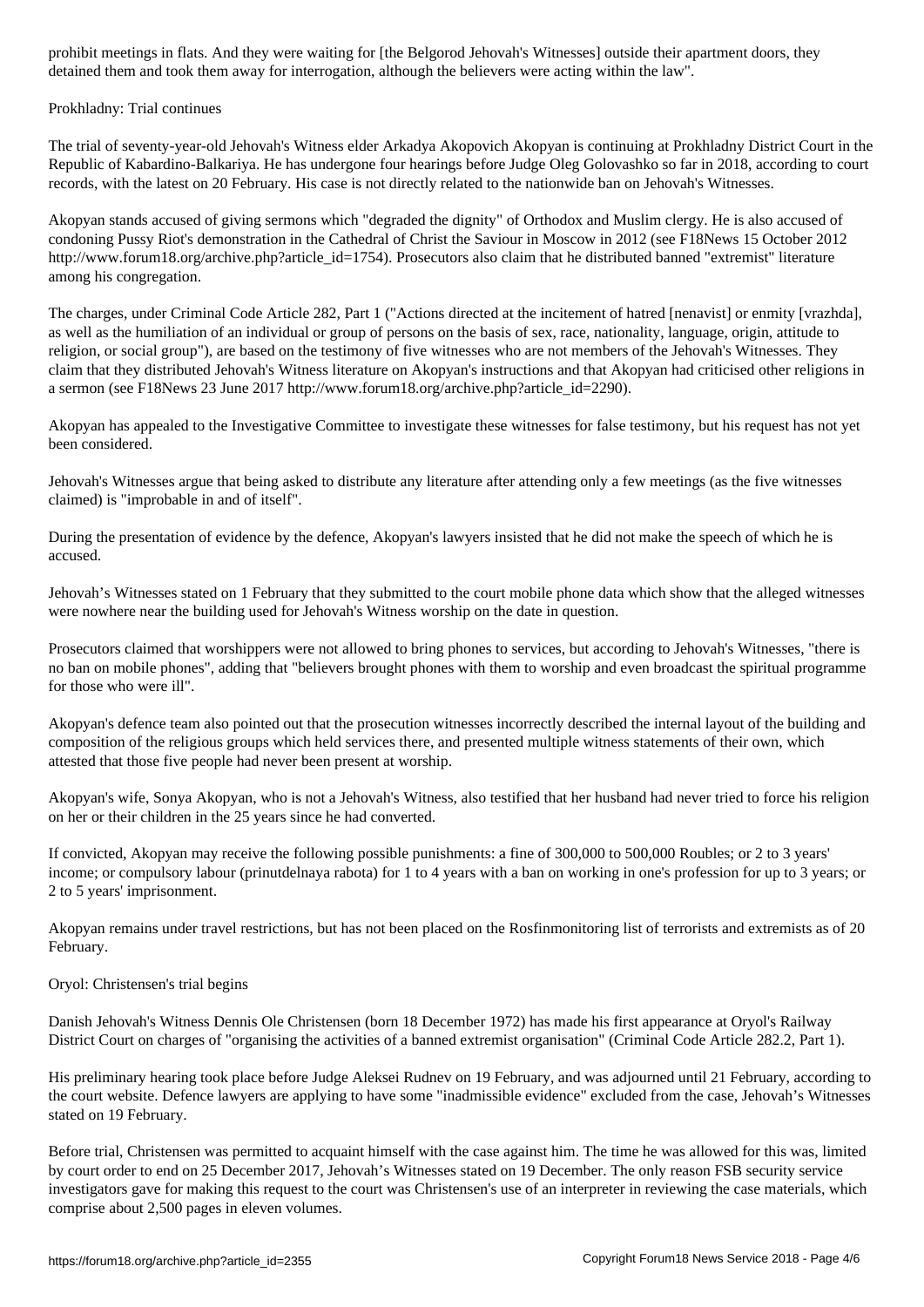Police and FSB security service operatives arrested Christensen at a Bible study meeting on 25 May 2017. Video footage posted online by local news site Orlovskiye Novosti shows armed personnel in body armour and balaclavas, accompanied by others in civilian clothes, entering a Kingdom Hall. The congregation inside was prevented from leaving while officers searched the building. Interrogations and searches of people's homes continued into the following morning, Jehovah's Witnesses reported (see F18News 22 June 2017 http://www.forum18.org/archive.php?article\_id=2290).

Jehovah's Witnesses stated that Christensen, who is married to a Russian citizen and works in construction, is in Oryol for personal reasons, "not at the invitation of any organisation".

The registered Oryol Jehovah's Witness community was ruled "extremist" and ordered liquidated in June 2016. Christensen's prosecution is derived from this local ban, and not the nationwide prohibition on Jehovah's Witness activities, which came into force in July 2017, after the case against him was initiated.

Christensen has not been added to the Rosfinmonitoring list of "terrorists and extremists" as of 20 February.

On 4 September 2017 the European Court of Human Rights in Strasbourg (ECtHR) sent questions on Christensen's case (Application No. 39417/17) to all the parties involved, including the Russian government (see F18News 7 November 2017 http://www.forum18.org/archive.php?article\_id=2332). These related to whether his arrest and detention breached Articles 5 ("Right") to liberty and security"), 9 ("Freedom of thought, conscience and religion"), and 14 ("Prohibition of discrimination") of the European Convention on Human Rights and Fundamental Freedoms (see http://hudoc.echr.coe.int/eng?i=001-177365). The ECtHR confirmed to Forum 18 that Russia did answer these questions by the deadline for replies of 19 January 2018.

Oryol: New criminal investigation

The Oryol Region Investigative Committee has announced that it has opened another case against a Jehovah's Witness in Oryol, this time under Criminal Code Article 282.2, Part 2 ("Participation in the activities of a banned extremist organisation").

According to the 20 February statement, the accused person "took part in the holding of a religious gathering of [Jehovah's Witnesses], where he made a public speech containing propaganda of the banned organisation". Investigators are now engaged in "establishing all the circumstances of the crime committed", the statement concludes.

This case also appears to be derived from Oryol Regional Court's ban on the local Jehovah's Witness community, rather than the nationwide liquidation, as the alleged offence took place on 26 February 2017, according to the Investigative Committee. (END)

For more background see Forum 18's surveys of the general state of freedom of religion and belief in Russia at http://www.forum18.org/Archive.php?article\_id=2246, and of the dramatic decline in this freedom related to Russia's Extremism Law at http://www.forum18.org/Archive.php?article\_id=2215.

A personal commentary by Alexander Verkhovsky, Director of the SOVA Center for Information and Analysis http://www.sova-center.ru, about the systemic problems of Russian anti-extremism legislation, is at F18News 19 July 2010 http://www.forum18.org/Archive.php?article\_id=1468.

A personal commentary by Irina Budkina, Editor of the http://www.samstar.ucoz.ru Old Believer website, about continuing denial of equality to Russia's religious minorities, is at F18News 26 May 2005 http://www.forum18.org/Archive.php?article\_id=570.

More reports on freedom of thought, conscience and belief in Russia can be found at http://www.forum18.org/Archive.php?query=&religion=all&country=10.

A compilation of Organisation for Security and Co-operation in Europe (OSCE) freedom of religion or belief commitments can be found at http://www.forum18.org/Archive.php?article\_id=1351.

Follow us on Twitter @Forum\_18 (http://twitter.com/forum\_18)

Follow us on Facebook @Forum18NewsService (http://www.facebook.com/Forum18NewsService)

All Forum 18 text may be referred to, quoted from, or republished in full, if Forum 18 is credited as the source.

All photographs that are not Forum 18's copyright are attributed to the copyright owner. If you reuse any photographs from Forum 18's website, you must seek permission for any reuse from the copyright owner or abide by the copyright terms the copyright owner has chosen.

© Forum 18 News Service. All rights reserved. ISSN 1504-2855.